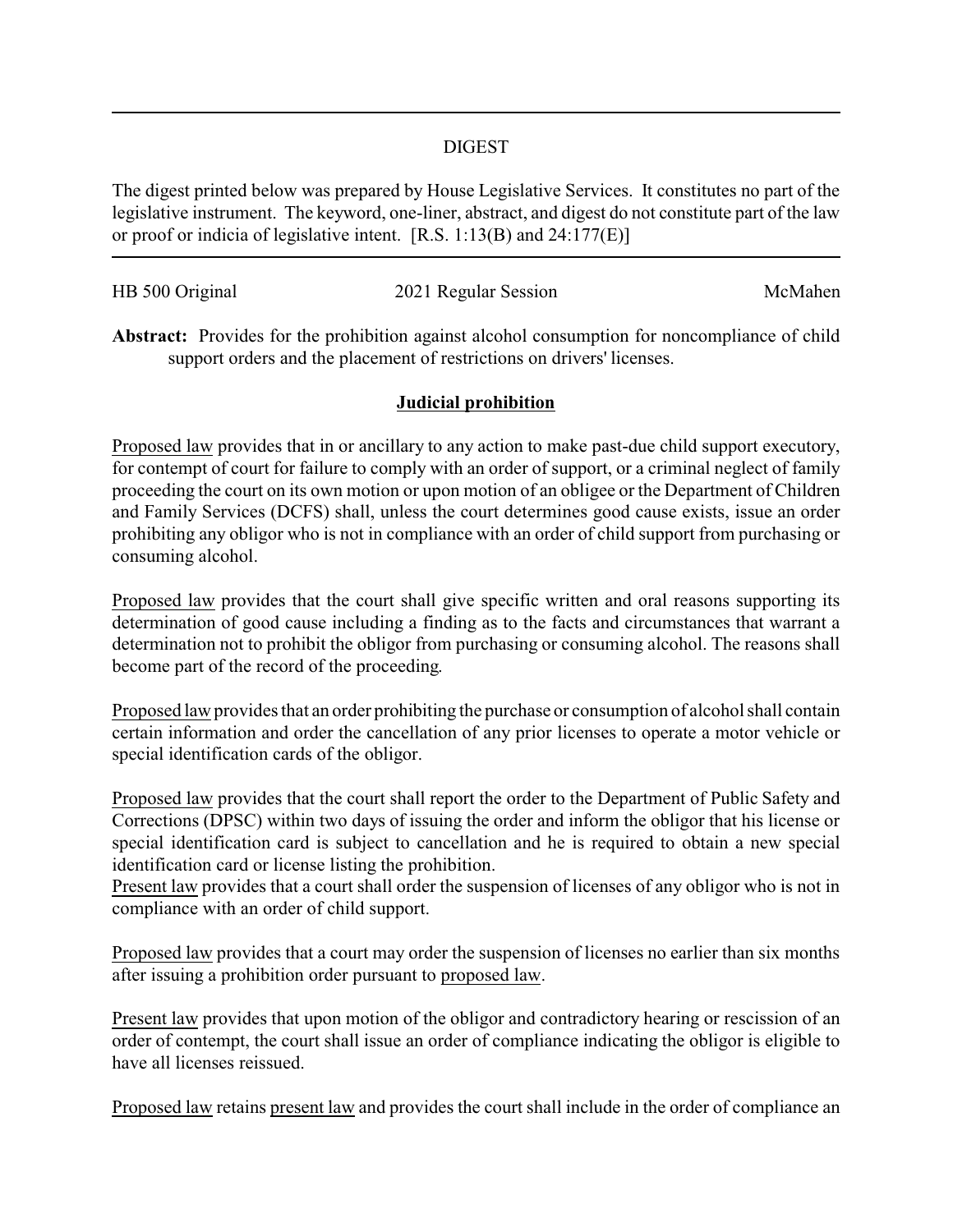indication that the obligor is eligible to have the prohibition order revoked.

Present law provides that the court shall issue an order of suspension of a license of any obligor upon proof of certain conditions.

Proposed law retains present law and provides that the court shall issue an order of prohibition or suspension under the same conditions provided by present law.

# **Administrative prohibition**

Present law provides that DCFS may send a notice of child support delinquency to an obligor who is not in compliance with and order of support informing him of DCFS's intention to submit his name to the licensing authority for suspension of his license.

Proposed law provides that DCFS shall, in its notice, inform the obligor of the department's intention to prohibit the obligor from purchasing or consuming alcohol and no less than six months later submit the obligor's name to a licensing authority for suspension of his license.

Present law requires that the notice of child support delinquency include a summary of the obligor's right to file an objection to the suspension of his license and a brief summary of what the obligor must do to come into compliance or forestall the suspension.

Proposed law retains present law and provides the notice contain the same information relative to the prohibition against purchasing or consuming alcohol.

Present law provides that DCFS may certify to the licensing authority that a licensee is not in compliance with an order of support if DCFS receives a final judgment in an action to make executory past-due payments under a child support and the judgment provides for the suspension or revocation of the obligor's license.

Proposed law provides that when an obligor is not in compliance with an order of support, the department shall do the following:

- (1) Prohibit the obligor from purchasing or consuming alcohol.
- (2) Certify the noncompliance to DPSC for cancellation of the obligor's license or special identification card.
- (3) Inform the obligor that his license or special identification card is subject to cancellation and that he is required to obtain a new special identification card or license listing the prohibition against purchasing or consuming alcohol.

Proposed law provides that if the obligor remains noncompliant six months after DCFS issued the prohibition against purchasing or consuming alcohol, DCFS shall certify the obligor's noncompliance to the licensing authority for license suspension in the manner provided by present law.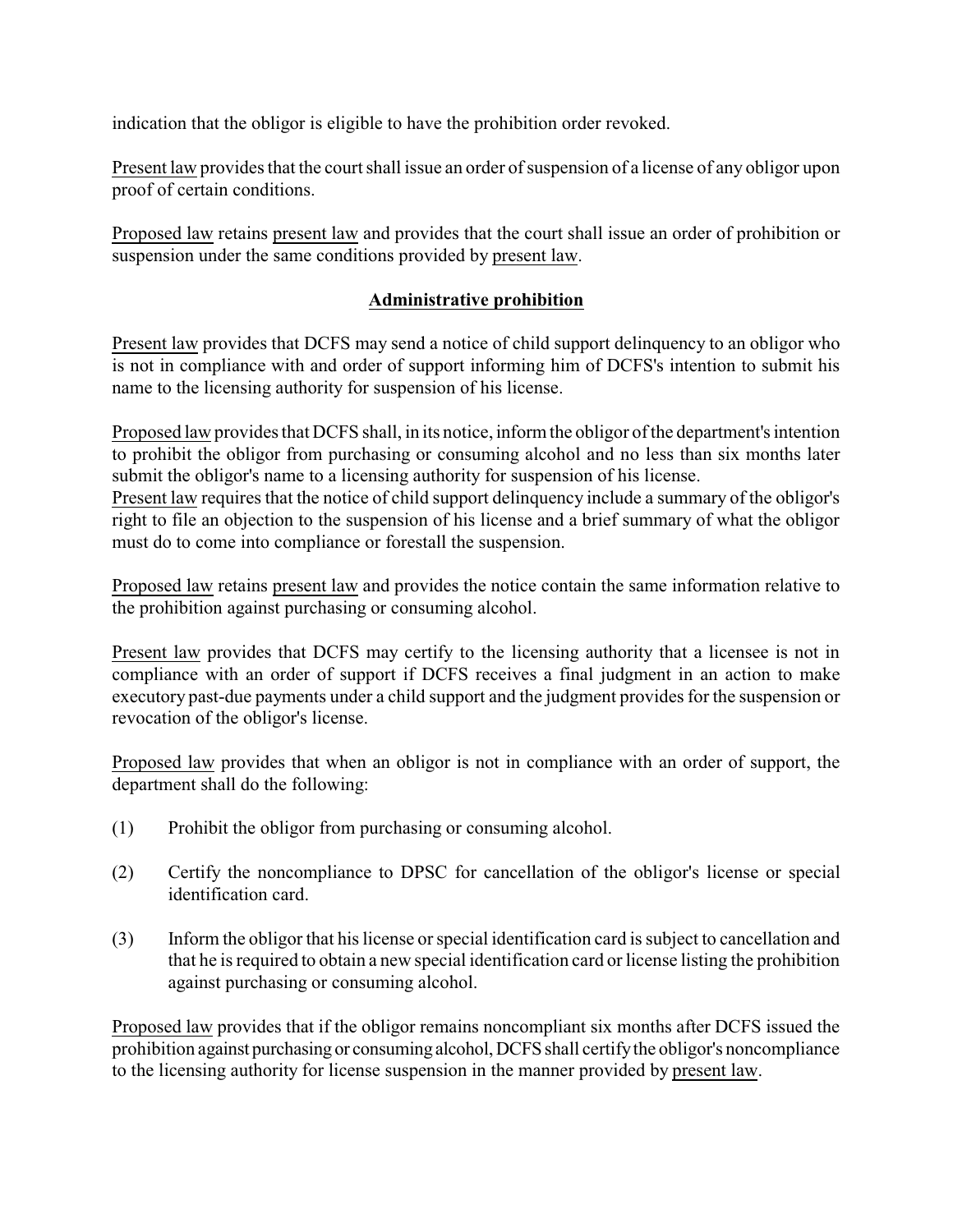Proposed law provides that DCFS may delay certification of noncompliance for license suspension past the six month period for good cause shown and shall give specific written reasons supporting its determination including a finding as to the particular facts and circumstances that warrant a determination not to suspend the obligor's license.

Present law provides that at the request of an obligor who is in subsequent compliance with an order of support or provides evidence of his ability to comply with the support order and who enters into a written agreement with DCFS, DCFS shall issue a compliance release certificate indicating that the obligor is eligible to have his license reissued

Proposed law retains present law and provides that DCFS shall revoke the prohibition against purchasing or consuming alcohol under the same conditions provided by present law.

# **Persons permitted to sell alcoholic beverages**

Present law prohibits certain persons permitted to sell alcoholic beverages from engaging in or permitting certain acts to be done on or about the licensed premises.

Proposed law provides that no such person shall sell or serve alcoholic beverages to any person who is prohibited from purchasing or consuming alcohol pursuant to proposed law, which can be verified by a valid, current, driver's license or special identification card containing a photograph of the person presenting the license or identification card.

Proposed law provides that any person, including the person who holds a retail dealer's permit and any agent, associate, employee, representative, or servant of any such person, who violates proposed law shall be fined five hundred dollars.

Proposed law further provides that multiple violations within a six month period are sufficient cause for the suspension or revocation of a permit.

## **Issuance of drivers' licenses and special identification cards**

Proposed law provides that the drivers' license issued to any person who is prohibited from purchasing or consuming alcohol shall contain a restriction code which declares that the license holder is prohibited from consuming or purchasing alcohol and any prior license of the person shall be cancelled.

Proposed law provides that if the person does not have a valid drivers' license, he shall obtain a special identification card issued by DPSC containing the same restriction code and any prior identification card shall be cancelled.

Proposed law provides that violation of proposed law provisions relative to the issuance of the special identification card result in a fine of not less than \$100 and not more than \$500 or imprisonment of not more than six months, or both.